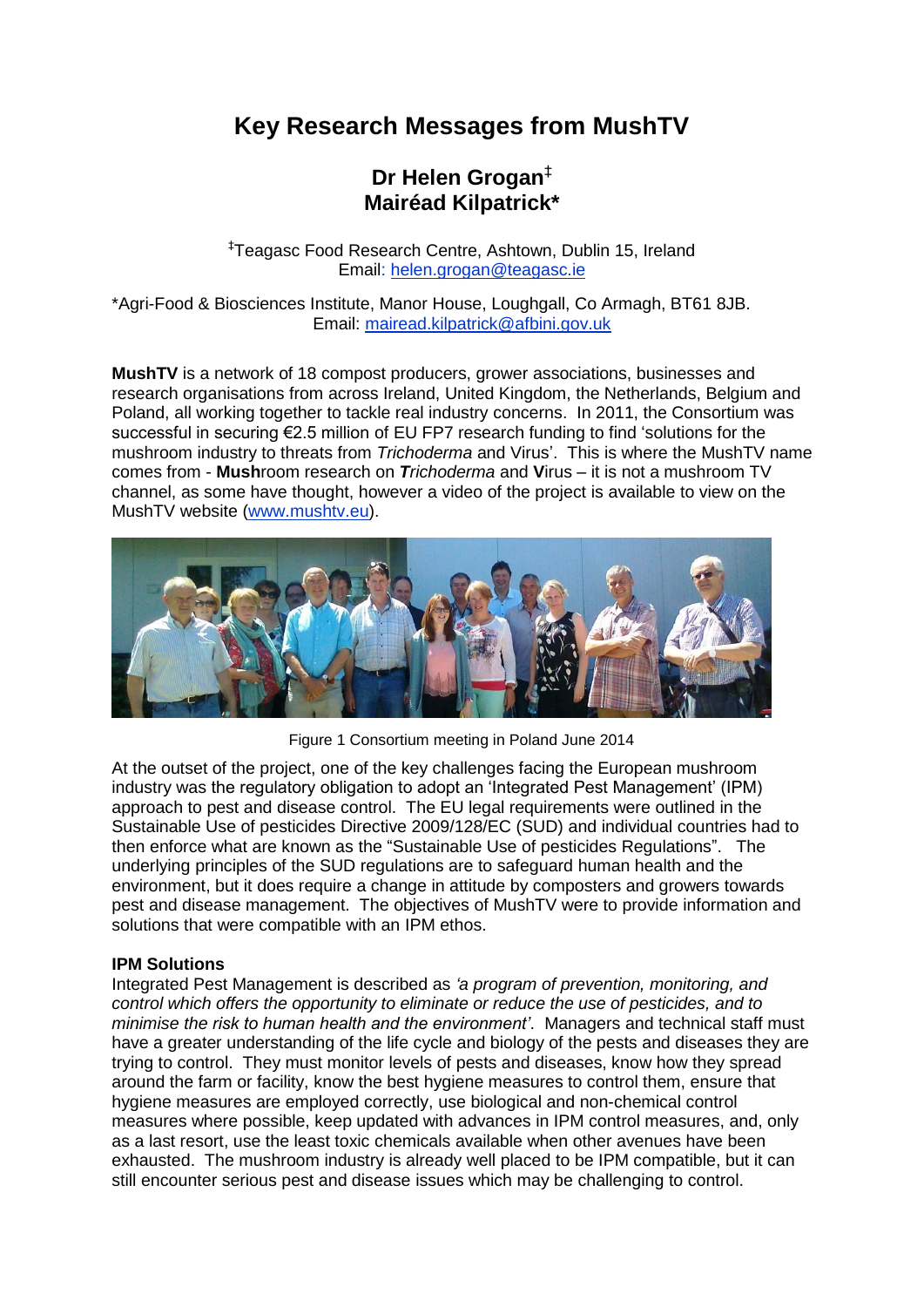#### *Trichoderma* **and Virus**

Two diseases were of primary concern to the MushTV network; 'compost green mould' caused by *Trichoderma aggressivum* (Figure 2) and 'Brown Cap Mushroom Disease' associated with the Mushroom Virus X (MVX) complex of viruses, which causes white mushrooms to turn brown and loose quality (Figure 3). Both diseases have caused serious economic losses to businesses across Europe since 2000. Disease prevention is preferable to disease control as the impact of early infections can have devastating consequences.





Figure 2 Compost Green Mould Figure 3 'Brown Cap Mushroom Disease'

Three things are the key to a good IPM strategy. **Diagnostic tools** are an aid to identifying pathogens precisely and can provide an early warning of a problem if used routinely. Similarly, **new knowledge** is needed as technological developments can uncover new niches for pathogens to exploit. And thirdly, **disinfection** and hygiene are the cornerstone of all IPM programs. MushTV provides new information on all three.

#### **Diagnostic Tools**

MushTV has developed two new diagnostic tools – one for detecting *Trichoderma aggressivum* in Phase 3 compost (Figure 4) and one for detecting the viruses causing Brown Cap Mushroom Disease.

New research has shown that the pattern of volatiles produced by *Agaricus bisporus* during a normal spawn run in a Phase 3 tunnel is different to the volatile pattern produced when it is infected with *Trichoderma aggressivum.* The method requires expensive equipment at the moment which makes it less attractive for routine use but the cost of such equipment is decreasing all the time and the method may become more affordable in the future.



Figure 4 New volatile diagnostic techniques under development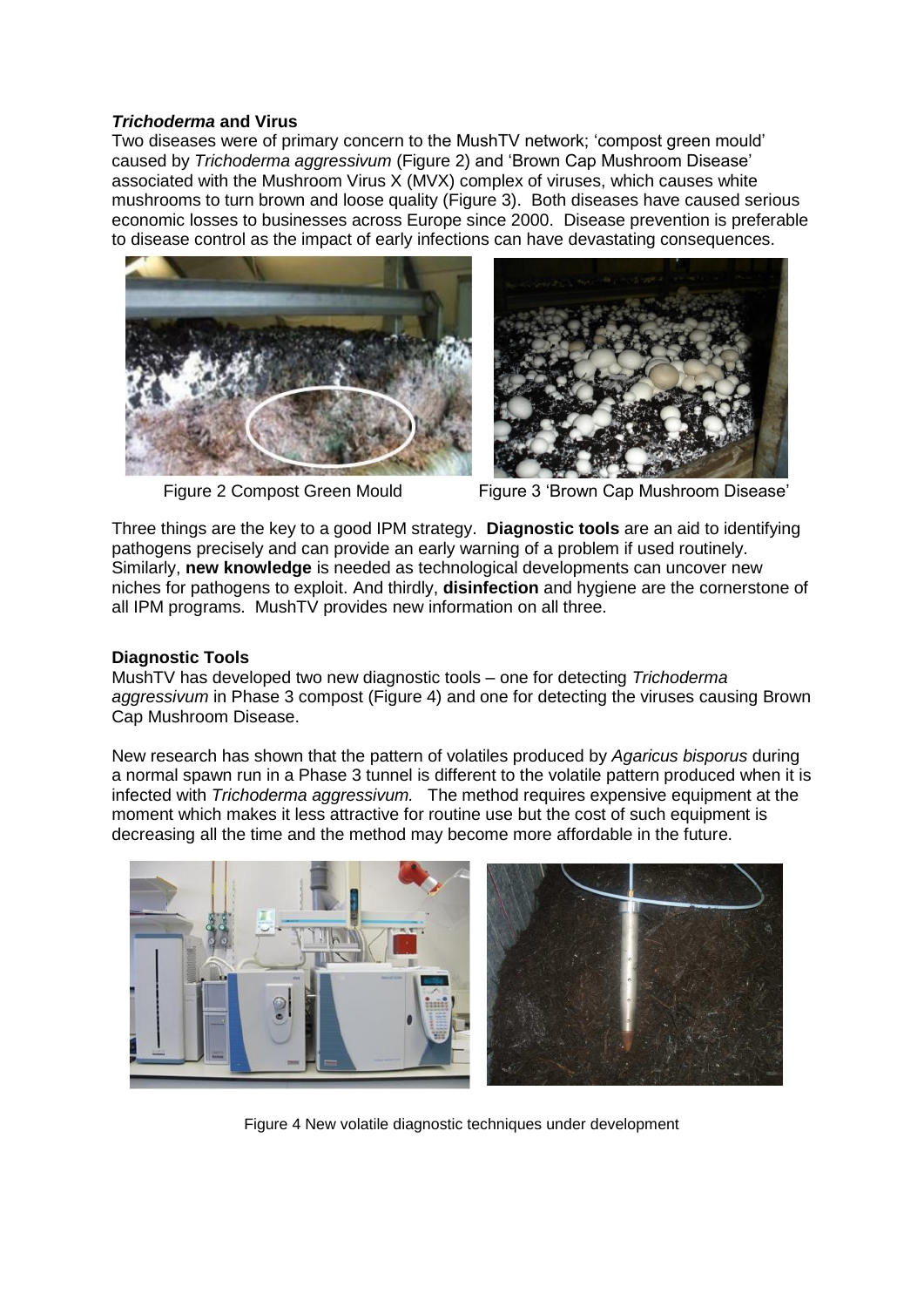We now know that Brown Cap Mushroom Disease is caused by the virus identified as '*Agaricus bisporus* Virus 16' or AbV16 and that two other viruses (AbV6-2 and MBV) may also have some involvement. Genome-sequencing of the many MVX viruses has enabled the development of new highly-sensitive diagnostic tests that can detect the viruses at low levels in compost, prior to mushroom production. This test offers the European mushroom industry innovative opportunities to monitor virus and disease levels and focus hygiene measures on a prevention strategy.

#### **New Knowledge on** *Trichoderma aggressivum* **in bulk Phase 3**

MushTV has generated new knowledge about how *Trichoderma aggressivum* develops and spreads within the Phase 3 system. We now know that a single *Trichoderma* infection only colonises a small (~1 m diameter) localised volume of compost inside a Phase 3 tunnel. Most of the compost in the tunnel will therefore be "*Trichoderma*-free" and, under normal conditions, will produce high yields. However, experiments have shown that when a small volume of *Trichoderma*-infected compost is mixed with uninfected Phase 3 compost during tunnel emptying, transportation and shelf filling, the effects are catastrophic, with large volumes of good quality "selective" compost suffering 80-100% crop loss. Furthermore, machinery, conveyors and vehicles in contact with the *Trichoderma*-infected compost were shown to spread the disease to compost from a newly opened tunnel, causing compost green mould to occur in the new crop, although the effects were not as severe. Meticulous attention to cleaning and disinfecting equipment and facilities successfully eradicated the infection sources so it is recommended to continuously monitor for the presence of *Trichoderma* during tunnel emptying. This can be achieved with simple air-drop plates and swabs or by having Phase 3 compost analysed for presence of *Trichoderma aggressivum* on a regular basis. Farms that do not use steam cook-out to kill off crops have a high risk of recirculating the disease on the farm. Thus it is the responsibility of ALL – composters, transportation contractors and growers - to prevent major outbreaks occurring.



Figure 5 *Trichoderma aggressivum* compost and cropping trials at AFBI, Loughgall

#### **New Knowledge on Brown Cap Mushroom Disease in bulk Phase 3.**

New knowledge has also been generated about how Brown Cap Mushroom Disease develops and spreads. Experiments have shown that when Phase 3 compost is infected with the Brown Cap Mushroom Virus (AbV16) it does not always lead to symptoms developing in the crop (Figure 6), and consequently the infection is likely to go unnoticed. Severe symptoms tend to occur when infected compost from a crop with symptoms, reinfects Phase 3 compost at filling. Thus the problem tends to be more severe on particular farms where post-crop hygiene is compromised. A good steam-cook out is essential to ensure all virus-infected compost is killed off before the spent compost is emptied. Just as with *Trichoderma aggressivum*, virus-infected compost fragments can contaminate equipment, transportation vehicles and filling equipment therefore meticulous attention to cleaning and disinfection is needed to eradicate the problem. We still do not understand why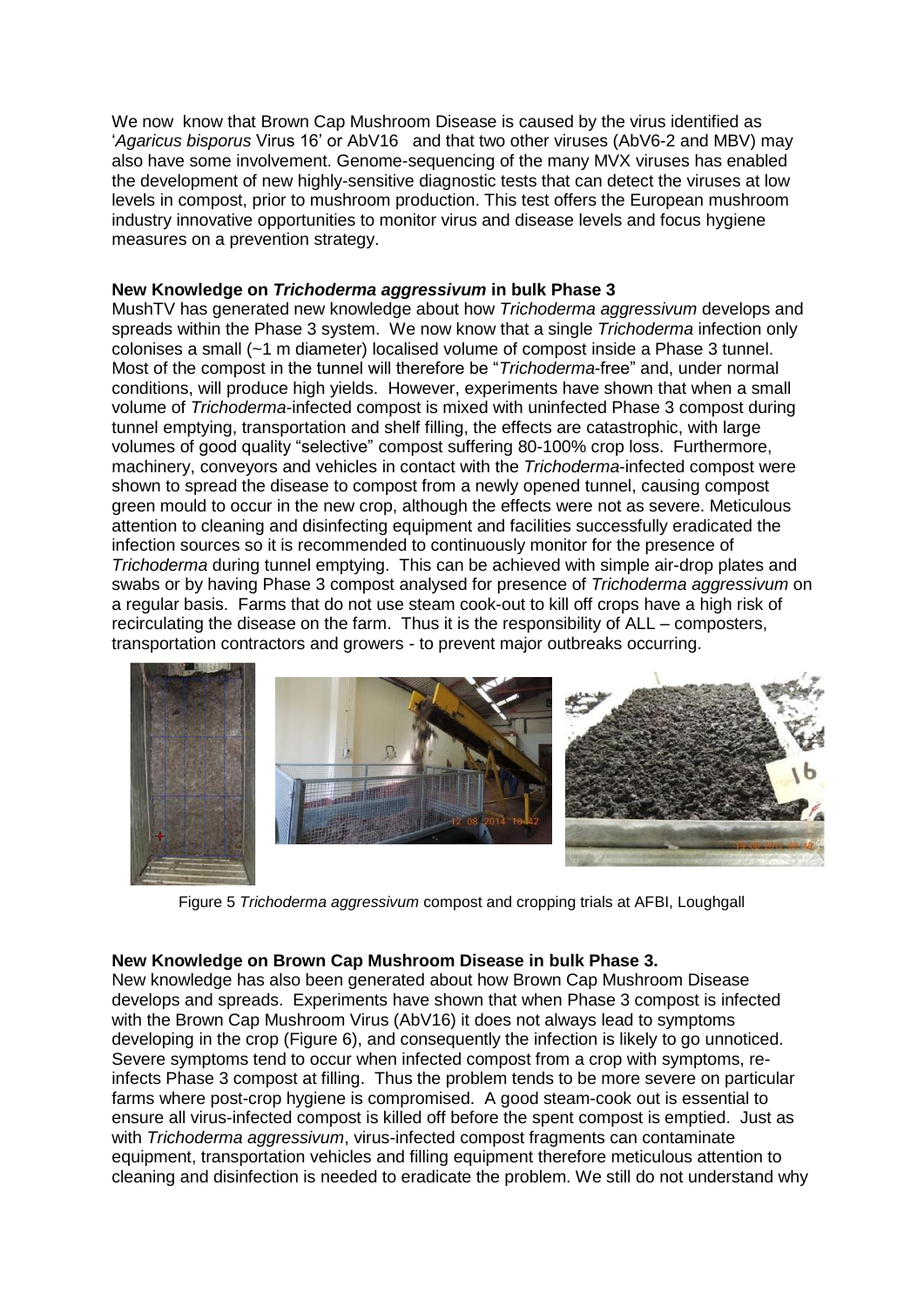some virus-infected mushrooms remain white and others go brown, but virus levels in the brown mushrooms are very much higher. The fact that many virus-infected mushrooms appear normal means that the extent of the problem is probably underestimated. Regular monitoring of compost and mushrooms for presence of virus is key to ensuring the disease does not get out of control.



Figure 6 Brown Cap Mushroom Viruses (BCMV) trials at Teagasc

### **Disinfection**.

MushTV reviewed the efficacy of 12 disinfectants, representing all the major groups of products available across Europe. Apart from Formalin (currently available in the Netherlands but under review), no disinfectant was able to kill *Trichoderma aggressivum* in compost fragments, while few totally killed *Agaricus* (which transmits virus) in compost. This makes control of *Trichoderma* and Virus more difficult. It is therefore essential that all equipment and surfaces are thoroughly cleaned of compost fragments in order to protect Phase 3 compost from contamination.



Figure 7 Disinfectant efficacy and residue trials at PRI, Wageningen and Inagro, Belgium

#### **Collaboration into the Future.**

Probably, the most outstanding achievement of MushTV has been the collaboration and networking that has flourished among a group of passionate mushroom composters, growers and scientists (Figure 8), all working together to resolve common problems. MushTV partners look forward to working together in the future on other challenges of mutual concern. There is still new knowledge required and innovations to be discovered that can benefit the mushroom industry.

So stay tuned to the MushTV channel!



This research is funded from the European Union's Seventh Framework Programme managed by REA-Research Executive Agency http://ec.europa.eu/research/rea. FP7-SME-2011 - Grant Agreement No. 286836 – MushTV.